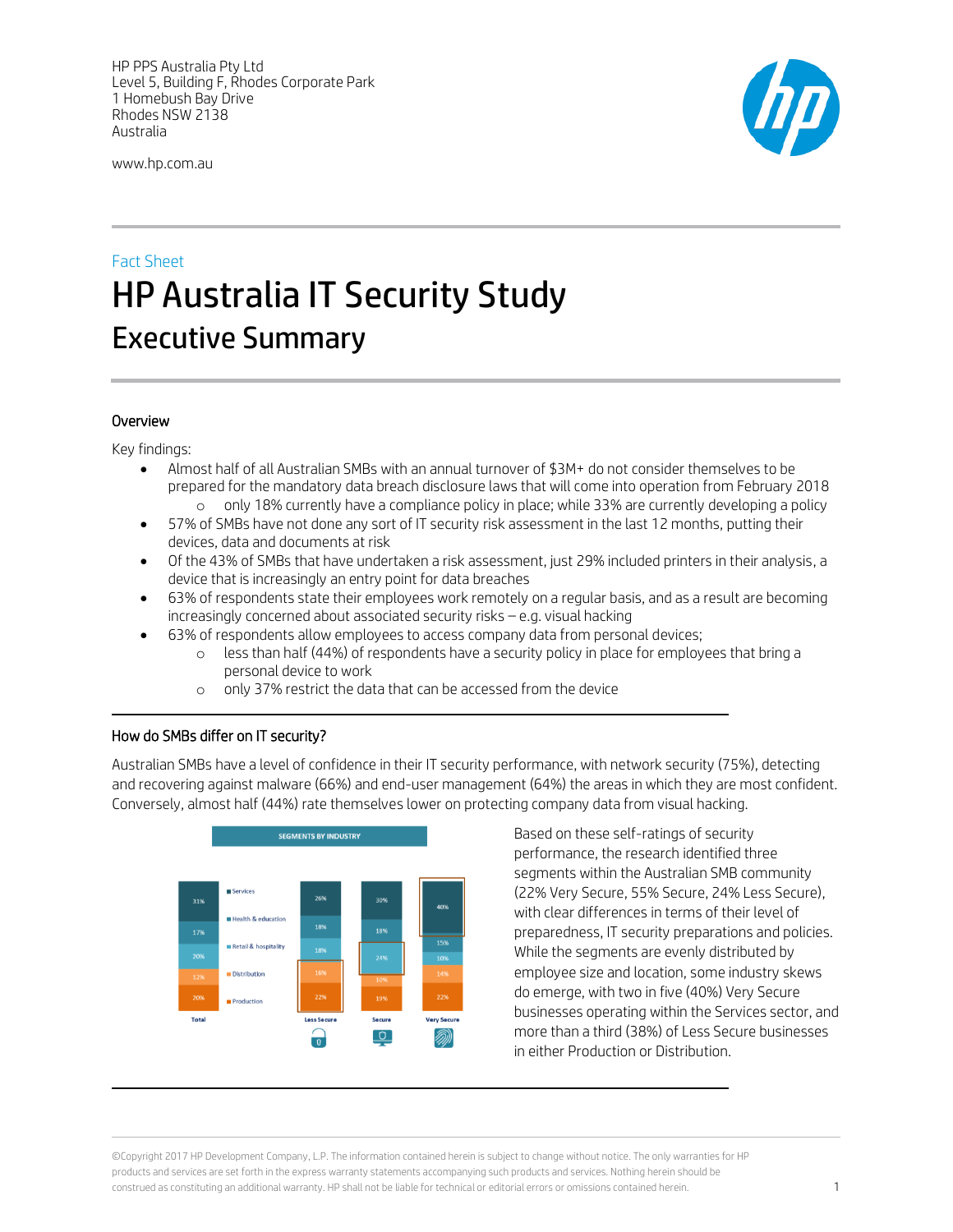

# What is the overall level of preparedness for IT threats?

Australian SMBs recognise that there are gaps across all aspects of their IT security. As employees increasingly work remotely, and use their own devices in the workplace, SMBs also recognise the potential for breaches as a result of device loss (75% not at all / somewhat secure) and data theft (78% not at all / somewhat secure).

Within the segments, Less Secure SMBs mainly worry about staff behaviour when it (46% employee carelessness, 38% malicious behaviour by an employee), with Very Secure businesses considering the risks of connected & personal devices in the workplace (49% internet-connected devices, 32% personal devices in the workplace).

Disruption to business operations (67%) is the top consequence SMBs are concerned about facing in the case of a data breach (ahead of financial costs – 48%), although Very Secure SMBs are also looking beyond the immediate disruption of a breach, recognising the potential loss of IP (44%) and legal or compliance issues (40%) that they may face.



#### How are SMBs preparing for potential IT threats?

 $\overline{a}$ 

 $\overline{a}$ 



Almost two thirds of Australian SMBs cited the security of their customer (63% business critical) and business information (61% critical) as the most important considerations when it comes to IT security.

> Despite this, less than half (47%) have conducted a risk assessment in the last 12 months. Among those who have undertaken one, they still primarily focus on 'traditional' hardware (server – 78%, desktop computers – 76%, network infrastructure – 71%, and laptops – 66%), ahead of smartphones (55%), and printers (29%).

Reflecting on the mandatory data breach disclosure laws that will come into operation from February 2018, almost half of SMBs turning over \$3m+ (49%) admitted that they were not yet prepared for the laws, with just 18% having compliance policies in place.